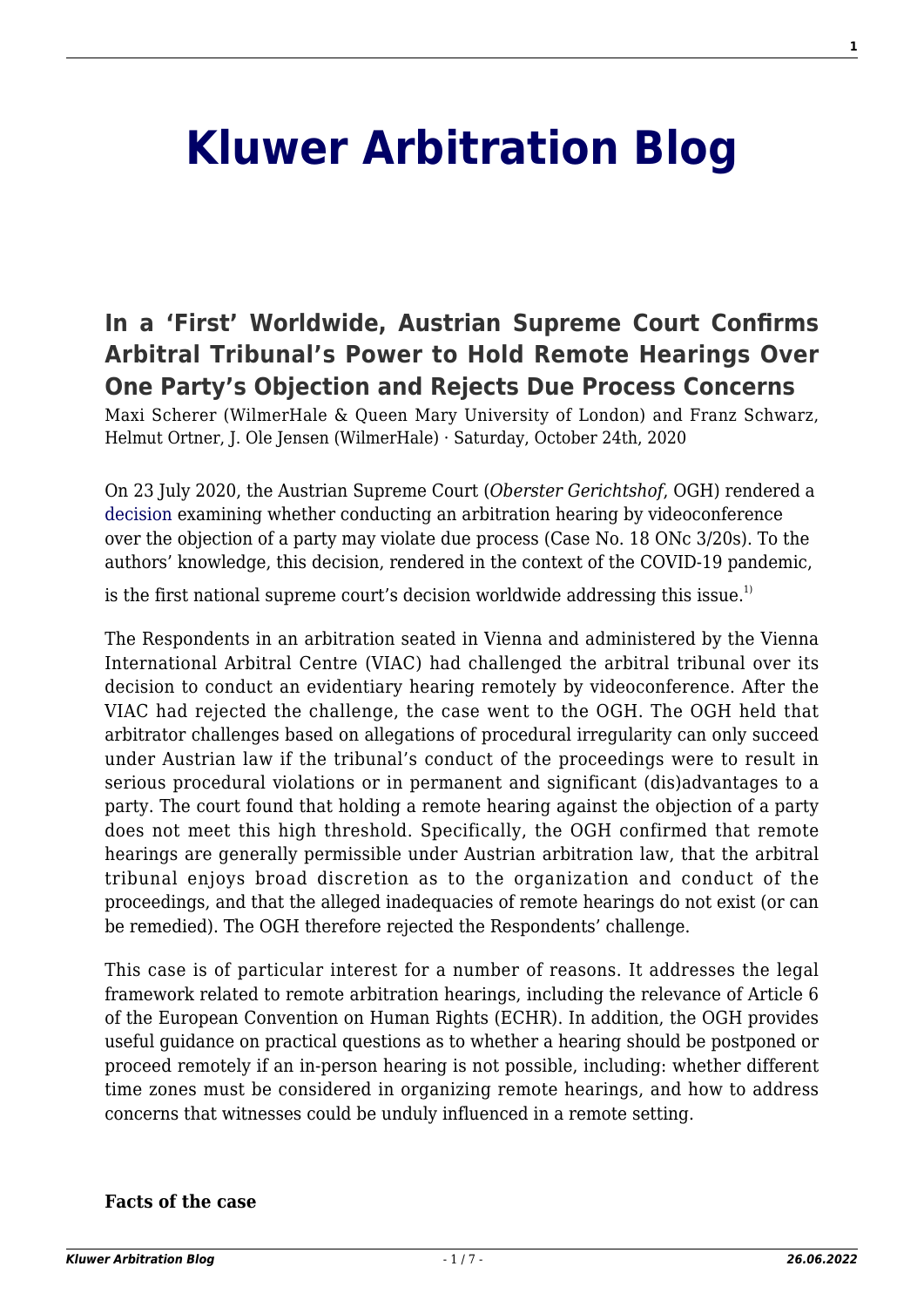The arbitration proceedings at issue had been pending since 2017 and a one-day evidentiary hearing was originally scheduled for March 2020. In mid-January 2020, the tribunal rescheduled the hearing for 15 April 2020, with a starting time at 10.00 am CEST. In a case management conference call held in mid-March, the parties discussed the possibility of holding the hearing remotely in light of the outbreak of the COVID-19 pandemic and ensuing travel restrictions. The Respondents rejected this option and proposed that a hearing be conducted in person at a later point in time. On 8 April 2020, the tribunal decided that the hearing would proceed as scheduled, on 15 April 2020, and, due to the COVID-19 pandemic, by way of a videoconference. The start time was moved to 3.00 pm Vienna time. As the Respondents' counsel and one of their witnesses to be examined at the hearing were based in Los Angeles, California, this placed the beginning of the hearing at 6.00 am local time.

At the start of the hearing, the Respondents complained about the remote nature of the hearing and the early start. (The Respondents would later allege that the coarbitrator appointed by Claimant rolled his eyes in response.) After the hearing, the Respondents filed a challenge with the VIAC Board against all three members of the tribunal and, subsidiarily, against the co-arbitrator appointed by Claimant alone. After the challenge was rejected by the VIAC Board, the respondents filed their challenge with the OGH (pursuant to [Section 589\(3\)](https://www.ris.bka.gv.at/Dokumente/Erv/ERV_2006_1_7/ERV_2006_1_7.html) of the Austrian Code of Civil Procedure, ZPO).

The Respondents claimed that they were not given appropriate notice of, and could not adequately prepare for, the 15 April hearing, because the tribunal's decision not to postpone the date was issued only three business days before the hearing. In addition, they argued that the tribunal's decision to start the hearing at 3.00 pm Vienna time (the time zone of the Claimants) and 6 am Los Angeles time (the time zone of the Respondents' counsel and witness) amounted to an unequal treatment of the parties. Lastly, the Respondents argued that holding a remote hearing amounted to a violation of the tribunal's duty to treat the parties fairly because the tribunal did not put measures in place to prevent witness tampering. Specifically, the Respondents claimed that neither the tribunal nor the parties were able to ascertain which documents witnesses would have access to; whether there were other persons present in the witness's room; and whether witnesses would receive chat messages while being examined.

#### **Decision**

The Austrian Supreme Court rejected the Respondents' challenge. The court first established the applicable legal standard for the challenge of arbitrators, and then examined each ground raised by the Respondents in turn.

## *On the legal standard for the challenge of arbitrators*

The court noted that under Austrian arbitration law ([Section 588\(2\) ZPO\)](https://www.ris.bka.gv.at/Dokumente/Erv/ERV_2006_1_7/ERV_2006_1_7.html) a challenge against an arbitrator is only successful if justifiable doubts exist as to his or her

**2**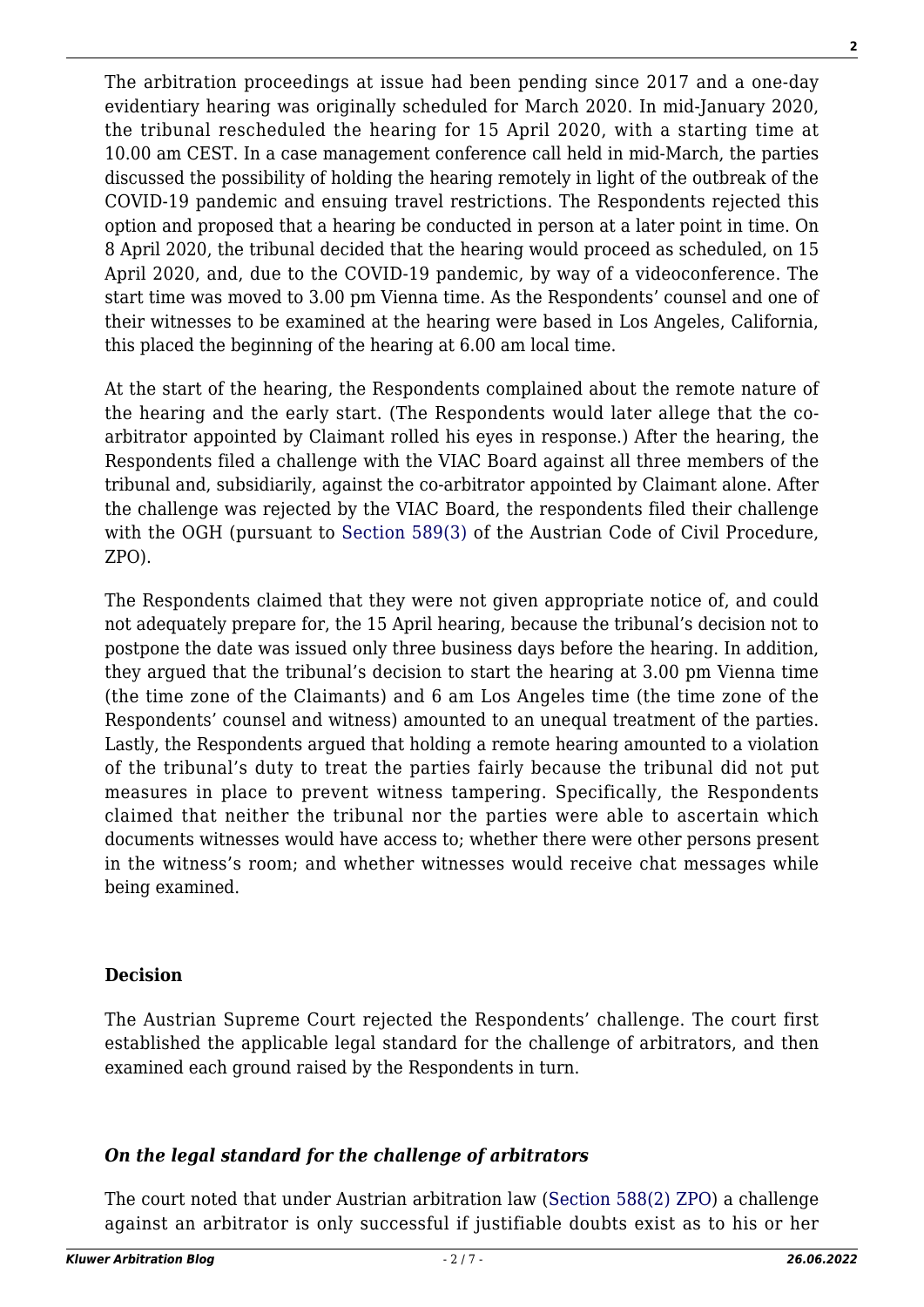impartiality or independence. The statutory reasons for the challenge of state court judges serve as a guideline for this assessment and reflect "an exacting standard" to safeguard the reputation and authority of judicial decision-making. Still, the court held that an inappropriate conduct of proceedings and procedural errors by the arbitrators are not, as a general rule, enough to give rise to the appearance of prejudice. Rather, arbitrators can only be successfully challenged if their case management decisions result in a serious violation of fundamental procedural principles or in a permanent and significant (dis)advantage for a party. Specifically, when exercising its procedural discretion, the tribunal is bound by the duty to treat the parties fairly during all stages of the proceedings (expressly codified in [Section 594\(2\) ZPO](https://www.ris.bka.gv.at/Dokumente/Erv/ERV_2006_1_7/ERV_2006_1_7.html) for all arbitrations seated in Austria and in [Article 28\(1\) of the 2013 Vienna Rules](https://www.viac.eu/en/arbitration/content/vienna-rules-2013-online) (Vienna Rules) for all arbitrations conducted under the auspices of the VIAC). $^{2)}$ 

### *On the tribunal's decision not to postpone the hearing and to conduct it remotely*

The OGH held, in line with established Austrian precedent, that the duty to treat parties fairly applies to all stages of the arbitral proceedings, including the determination of the date of the hearing and decisions on requests to postpone. This includes an obligation to ensure that both parties have a fair opportunity to participate in the hearing. However, the OGH ruled that in the circumstances of the case the tribunal's decision not to postpone the in-person hearing in light of the current COVID-19-related restrictions but to conduct the hearing remotely at the scheduled date did not amount to a breach of the tribunal's duty to treat the parties fairly.

In particular, the court rejected the Respondents' claim that they were not given appropriate notice. It held that the relevant time for this assessment was when the hearing date was originally communicated (i.e. 15 January 2020), and not when the tribunal decided on the Respondents' request to postpone the hearing (i.e. 8 April 2020). Parties must consider that the tribunal may not grant a request for rescheduling a set hearing date which had been known to both parties for months.

The fact that the tribunal decided that the hearing would be conducted remotely also did not violate the fundamental principle that both parties be treated fairly or their right to be heard. The OGH noted that videoconferencing technology (both for the taking of evidence and the conduct of hearings) is widely used in judicial proceedings before state courts (citing to a range of procedural laws on the domestic and European level) and that this is also relevant for arbitral proceedings. The OGH emphasized that the Austrian legislature has expressly promoted the use of videoconferencing technology during the COVID-19 pandemic to ensure that judicial proceedings could be advanced; and it recognized that commentators have similarly endorsed the use of remote hearings in arbitral proceedings during the pandemic.

Importantly, the OGH then expressly confirmed that, as a general rule, remote arbitration hearings are not only permissible if both parties agree, but also over the objection of one of the parties. For this, the court relied on Article 6 ECHR. Article 6 ECHR provides for a party's right to get effective access to justice and to be heard. In **3**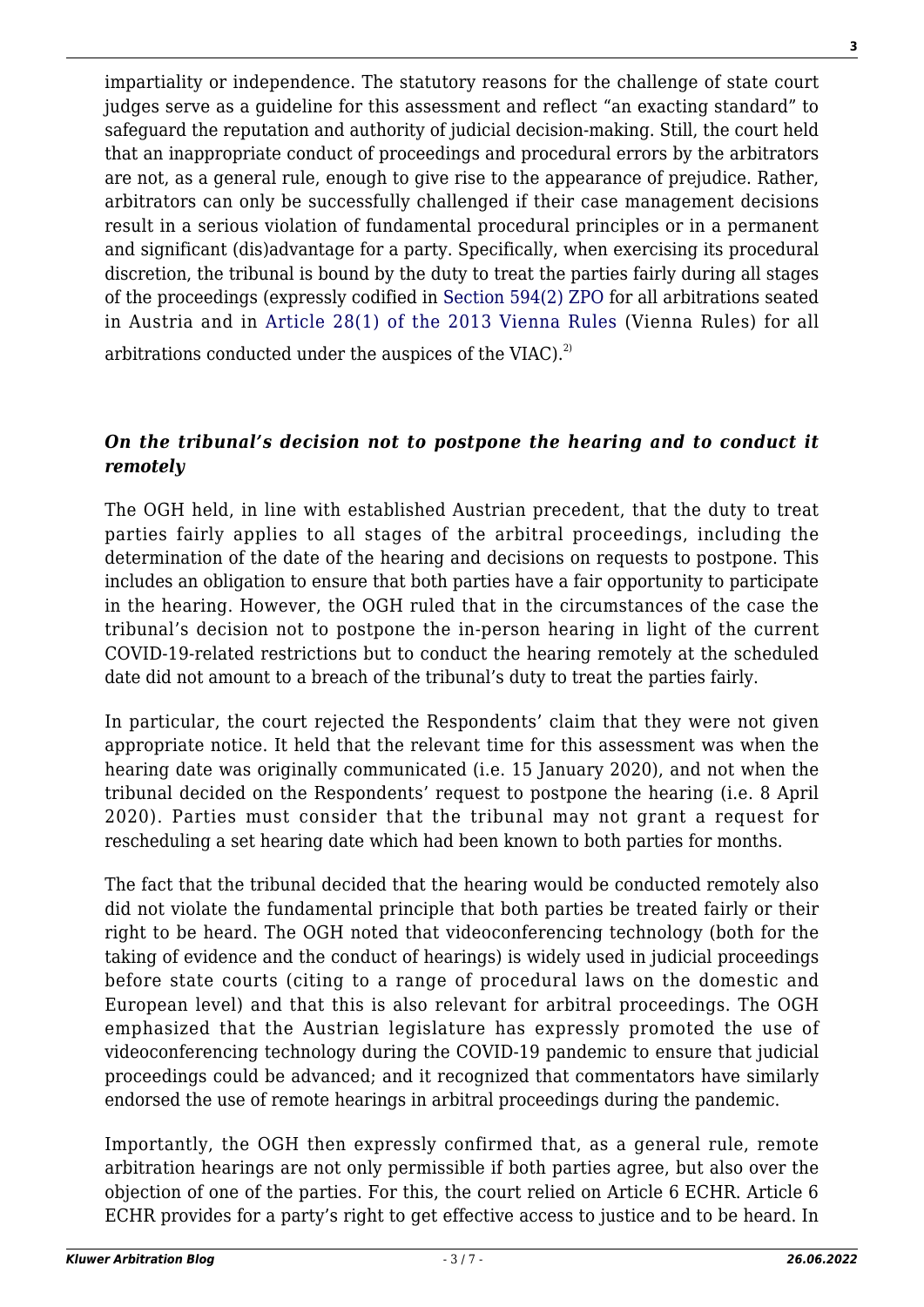circumstances like the COVID-19 pandemic, in which insisting on an in-person hearing would lead to a standstill of proceedings, videoconferencing provides a useful tool to ensure both effective access to justice and the right to be heard. According to the OGH, this general conclusion in favor of remote hearings could only be reversed by sufficiently strong countervailing factual considerations in a particular case. The court did not find any in the case at hand.

#### *On the issue of different time zones*

With regard to time zones, the court considered that the time difference between Vienna and Los Angeles meant that the hearing could not take place during core business hours for all hearing participants. The OGH held that by concluding an arbitration agreement providing for VIAC arbitration, an institution based in Vienna, the Respondents had, in principle, accepted the disadvantages resulting from the geographical distance to their place of business, including substantial travel and time differences. In addition, the court noted these disadvantages were not exacerbated by a remote hearing. To the contrary, the court took the view that starting a hearing at 6.00 am local time was less burdensome than having to travel from Los Angeles to Vienna for an in-person hearing.

#### *On the fear of witness tampering*

Finally, the court held that blanket allegations concerning the potential misuse of videoconferencing technology in examining witnesses could not render them inappropriate as such. As a preliminary matter, the OGH found that the risk of witness tampering also existed in in-person hearings (e.g. through influencing a witness's testimony prior to the hearing or feeding the witness information on other evidence adduced during the course of the hearing). The court then added that remote hearings allow for measures to control witness tampering that "partly go beyond these available at a conventional hearing". Such measures specific to remote witness testimony include

- the (technical) ability of all participants to observe the person to be examined closely and from the front;
- the possibility to record the evidence;
- the option to instruct the witness to look directly into the camera and keeping his or her hands visible onscreen at all times (making it impossible to read any chat messages); and
- showing the room in which he or she is testifying (ensuring that no other person is present).

#### **Comment**

The OGH's judgment is a landmark decision, as it appears to be the first decision by a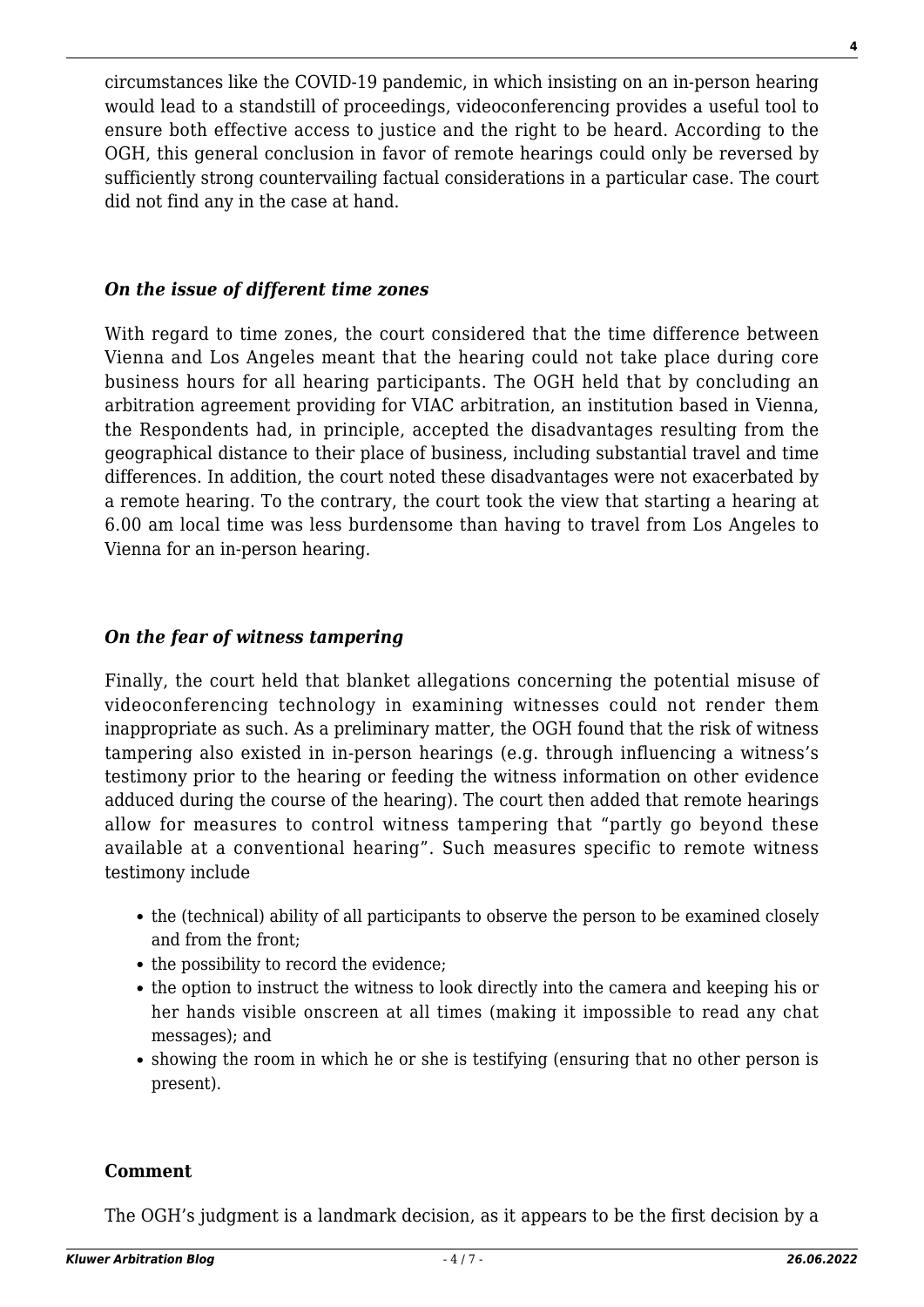national supreme court specifically addressing remote hearings in international arbitration.

Even though the decision was taken in the specific context of a challenge of an arbitral tribunal, it has broader significance. The standard that the OGH applied was whether the tribunal's decision to hold a remote hearing violated fundamental procedural principles: the parties' right to be heard and their right to be treated fairly. According to the OGH, as a general rule, there is no violation of these core due process rights if an arbitral tribunal decides to hold a hearing remotely, even over the objection of one of the parties. Such a decision will therefore neither endanger the tribunal nor the award – particularly in times of a global pandemic like COVID-19. This conclusion of the OGH rests on three main pillars.

First, it rests on the general principle under the Austrian arbitration law (and the Vienna Rules) that arbitral tribunals enjoy [broad discretionary power in how to](https://academic.oup.com/arbitration/article/32/3/415/1741430) [manage the arbitral proceedings and conduct hearings](https://academic.oup.com/arbitration/article/32/3/415/1741430). A decision to hold a hearing remotely falls within this prerogative of an arbitral tribunal and thus generally rests

on safe ground.<sup>3)</sup> This is a welcome confirmation exactly because of the widespread use of videoconferencing technology in arbitration proceedings.

Second, the OGH's decision is based on Article 6 ECHR, which is of constitutional rank in Austria and was the reason for Austria to adopt [Article 18 of the UNCITRAL](https://www.uncitral.org/pdf/english/texts/arbitration/ml-arb/07-86998_Ebook.pdf) [Model Law](https://www.uncitral.org/pdf/english/texts/arbitration/ml-arb/07-86998_Ebook.pdf) (the parties' right to "equal" treatment) in a broader way, providing for a

fundamental right to "fair" treatment ([Section 594\(2\) ZPO\)](https://www.ris.bka.gv.at/Dokumente/Erv/ERV_2006_1_7/ERV_2006_1_7.html).<sup>4)</sup> Notably, the OGH directly applied Article 6 ECHR in the present case and emphasized that this constitutional provision is designed to ensure both the parties' right to be heard and effective access to justice. Particularly in times of a global pandemic that makes inperson hearings impossible for an extended period of time, remote hearings offer a welcome alternative that allows arbitral tribunals ensure continued access to justice while also protecting the parties' right to be heard.

Third, under the OGH's test a party wanting to challenge a remote hearing must overcome a strong presumption that such remote form is legitimate. In this context, it cannot simply rely on blanket and generalizing allegations of factual or practical concerns. Rather, such a party would be required to clearly identify concrete circumstances that will likely result in substantial unfairness in a particular case. Moreover, the OGH takes the view that any such arguments are unlikely to succeed, at least if they relate to concerns on time zone differences or witness tampering, because these concerns are also a reality in traditional in-person hearings but can also be controlled in remote hearings.

With regard to the issue of time zone differences, the courts' general approach of highlighting the reduced effort and discomfort in accommodating somewhat usual hearing hours (within reasonable limits and at least for shorter hearings) compared to long travel and jet legs is powerful. The OGH's reasoning that the Respondents' consent to VIAC arbitration implied its acceptance of the disadvantages ensuing from the time zone difference to Vienna is less convincing. There is no need for in-person hearings to take place at the geographical location of the administering institution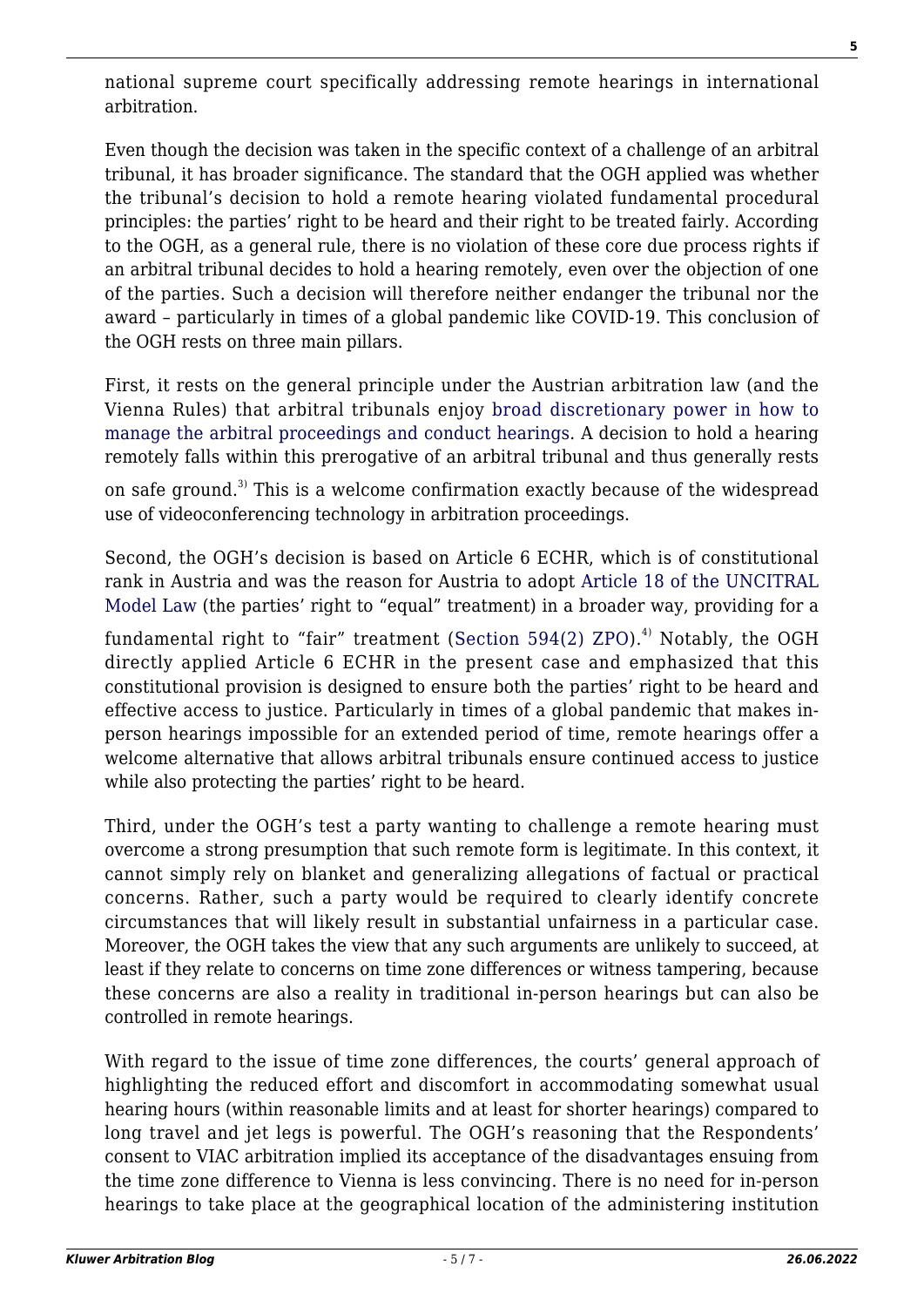(and they often do not). Therefore, there is no reason to read any implied acceptances in parties' choice for one institution over another. If any legal construct can be considered in this regard, it would be the parties' choice of seat where remote hearings are regularly "presumed" to take place.

When summarizing the parties' positions, the court also mentioned that the tribunal in the underlying arbitration had issued a procedural order at the outset of the proceedings according to which witness evidence could be taken remotely. This is a useful reminder that arbitral tribunals can further diminish the (already small) likelihood that the decision for a remote hearing would cause any issues by expressly providing for this option in its first procedural order. Where arbitral tribunals clarify this at the outset, remote hearings cannot come as a surprise to parties and there is no room for tactical objections. At an even earlier stage, parties might want to consider adding relevant provisions on the possibility of remote hearings in their arbitration clauses. $5)$ 

*To make sure you do not miss out on regular updates from the Kluwer Arbitration Blog, please subscribe [here](http://arbitrationblog.kluwerarbitration.com/newsletter/). To submit a proposal for a blog post, please consult our [Editorial Guidelines.](http://arbitrationblog.kluwerarbitration.com/editorial-guidelines/)*

#### **Profile Navigator and Relationship Indicator**

Offers 6,200+ data-driven arbitrator, expert witness and counsel profiles and the ability to explore relationships of 13,500+ arbitration practitioners and experts for potential conflicts of interest.

[Learn how](https://www.wolterskluwer.com/en/solutions/kluwerarbitration/practiceplus?utm_source=arbitrationblog&utm_medium=articleCTA&utm_campaign=article-banner) **[Kluwer Arbitration Practice Plus](https://www.wolterskluwer.com/en/solutions/kluwerarbitration/practiceplus?utm_source=arbitrationblog&utm_medium=articleCTA&utm_campaign=article-banner)** [can support you.](https://www.wolterskluwer.com/en/solutions/kluwerarbitration/practiceplus?utm_source=arbitrationblog&utm_medium=articleCTA&utm_campaign=article-banner)

Learn more about the newly-updated Profile Navigator and Relationship Indicator